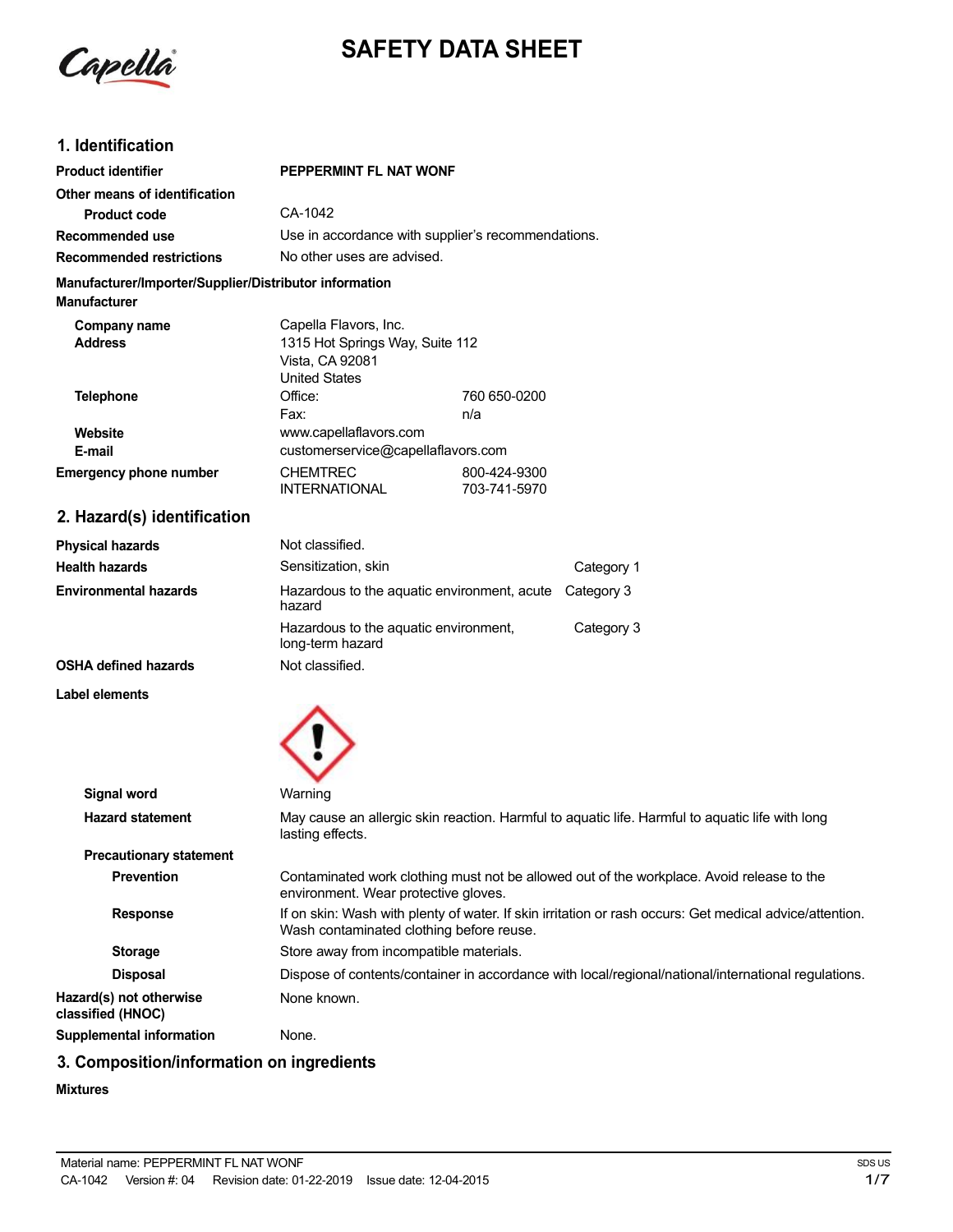| <b>Chemical name</b>                         | Common name and synonyms | <b>CAS number</b> | $\%$       |
|----------------------------------------------|--------------------------|-------------------|------------|
| PROPYLENE GLYCOL<br><b>NOM</b><br><b>NFI</b> |                          | 57-55-6           | $80 - 90$  |
| PEPPERMINT OIL 3X DIST IDAHO<br>#200 NOP     |                          | 8006-90-4         | $3 - 5$    |
| MENTHOL CRYSTALS NAT NOP<br>#1120            |                          | 2216-51-5         | $1 - 3$    |
| Other components below reportable levels     |                          |                   | $10 - 520$ |

\*Designates that a specific chemical identity and/or percentage of composition has been withheld as a trade secret.

#### **4. First-aid measures**

| <b>Inhalation</b>                                                            | Move to fresh air. Call a physician if symptoms develop or persist.                                                                                                                 |
|------------------------------------------------------------------------------|-------------------------------------------------------------------------------------------------------------------------------------------------------------------------------------|
| <b>Skin contact</b>                                                          | Remove contaminated clothing immediately and wash skin with soap and water. In case of<br>eczema or other skin disorders: Seek medical attention and take along these instructions. |
| Eye contact                                                                  | Rinse with water. Get medical attention if irritation develops and persists.                                                                                                        |
| Ingestion                                                                    | Rinse mouth. Get medical attention if symptoms occur.                                                                                                                               |
| <b>Most important</b><br>symptoms/effects, acute and<br>delayed              | May cause an allergic skin reaction. Dermatitis. Rash.                                                                                                                              |
| Indication of immediate<br>medical attention and special<br>treatment needed | Provide general supportive measures and treat symptomatically. Keep victim under observation.<br>Symptoms may be delayed.                                                           |
| <b>General information</b>                                                   | Ensure that medical personnel are aware of the material(s) involved, and take precautions to<br>protect themselves. Wash contaminated clothing before reuse.                        |
| 5. Fire-fighting measures                                                    |                                                                                                                                                                                     |
| Suitable extinguishing media                                                 | Alcohol resistant foam. Powder. Carbon dioxide (CO2).                                                                                                                               |
| Unsuitable extinguishing<br>media                                            | Do not use water jet as an extinguisher, as this will spread the fire.                                                                                                              |
| Specific hazards arising from<br>the chemical                                | During fire, gases hazardous to health may be formed.                                                                                                                               |
| Special protective equipment<br>and precautions for firefighters             | Self-contained breathing apparatus and full protective clothing must be worn in case of fire.                                                                                       |
| <b>Fire fighting</b><br>equipment/instructions                               | Move containers from fire area if you can do so without risk.                                                                                                                       |
| <b>Specific methods</b>                                                      | Use standard firefighting procedures and consider the hazards of other involved materials.                                                                                          |
| <b>General fire hazards</b>                                                  | No unusual fire or explosion hazards noted.                                                                                                                                         |

### **6. Accidental release measures**

| Personal precautions,<br>protective equipment and<br>emergency procedures | Keep unnecessary personnel away. Keep people away from and upwind of spill/leak. Wear<br>appropriate protective equipment and clothing during clean-up. Avoid breathing mist/vapors. Do<br>not touch damaged containers or spilled material unless wearing appropriate protective clothing.<br>Ensure adequate ventilation. Local authorities should be advised if significant spillages cannot be<br>contained. For personal protection, see section 8 of the SDS. |
|---------------------------------------------------------------------------|---------------------------------------------------------------------------------------------------------------------------------------------------------------------------------------------------------------------------------------------------------------------------------------------------------------------------------------------------------------------------------------------------------------------------------------------------------------------|
| Methods and materials for                                                 | Use water spray to reduce vapors or divert vapor cloud drift. Prevent product from entering drains.                                                                                                                                                                                                                                                                                                                                                                 |
| containment and cleaning up                                               | Large Spills: Stop the flow of material, if this is without risk. Dike the spilled material, where this is<br>possible. Absorb in vermiculite, dry sand or earth and place into containers. Following product<br>recovery, flush area with water.                                                                                                                                                                                                                   |
|                                                                           | Small Spills: Wipe up with absorbent material (e.g. cloth, fleece). Clean surface thoroughly to<br>remove residual contamination.                                                                                                                                                                                                                                                                                                                                   |
|                                                                           | Never return spills to original containers for re-use. For waste disposal, see section 13 of the SDS.                                                                                                                                                                                                                                                                                                                                                               |
| <b>Environmental precautions</b>                                          | Avoid release to the environment. Inform appropriate managerial or supervisory personnel of all<br>environmental releases. Prevent further leakage or spillage if safe to do so. Avoid discharge into<br>drains, water courses or onto the ground.                                                                                                                                                                                                                  |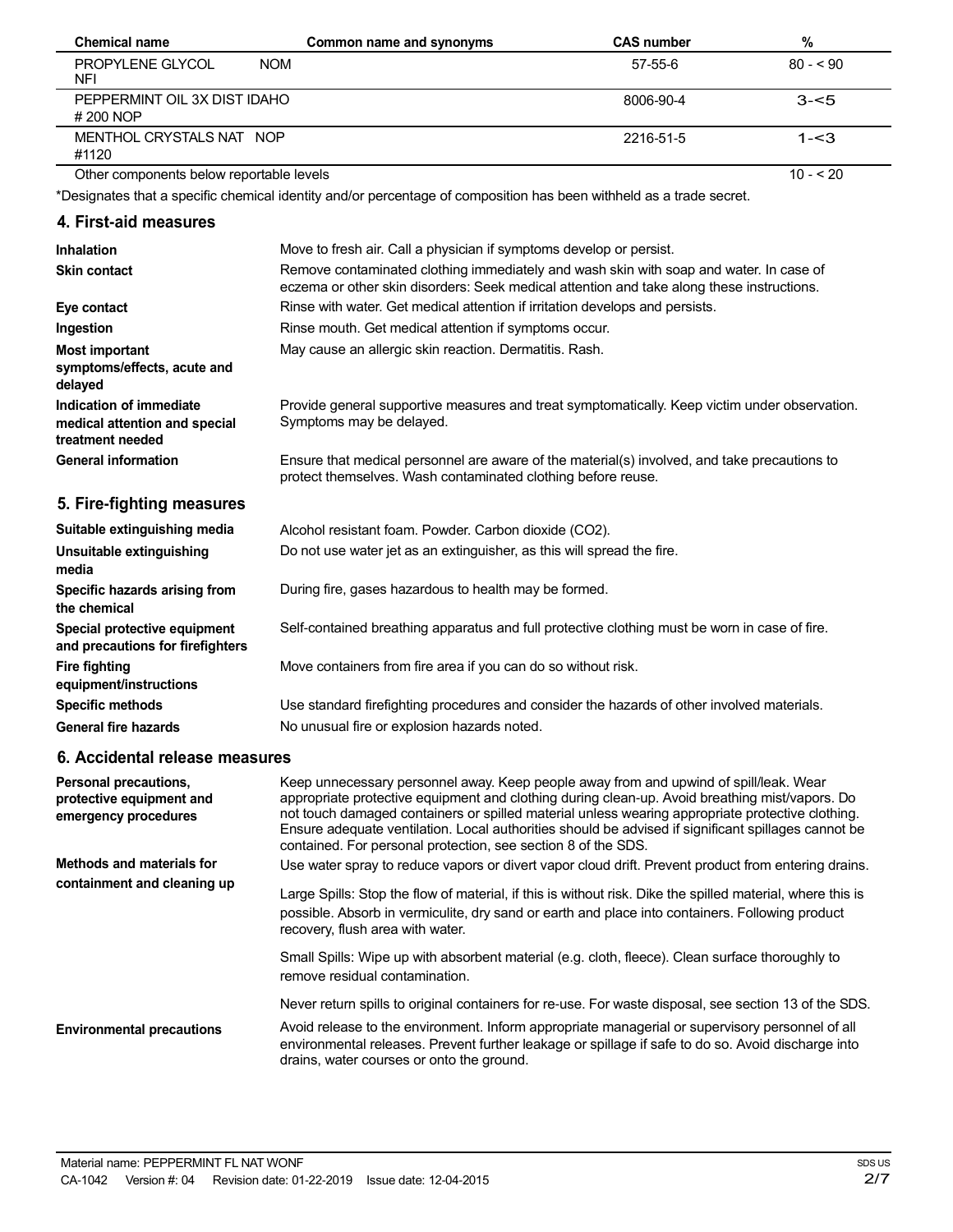#### **7. Handling and storage**

**Precautions for safe handling**

Avoid breathing mist/vapors. Avoid contact with eyes, skin, and clothing. Avoid prolonged exposure. Provide adequate ventilation. Wear appropriate personal protective equipment. Avoid release to the environment. Observe good industrial hygiene practices. Store in tightly closed container. Store away from incompatible materials (see Section 10 of the

**Conditions for safe storage, including any incompatibilities**

# **8. Exposure controls/personal protection**

SDS).

#### **Occupational exposure limits**

The following constituents are the only constituents of the product which have a PEL, TLV or other recommended exposure limit. At this time, the other constituents have no known exposure limits.

| US. Workplace Environmental Exposure Level (WEEL) Guides |                                                                                                                                                                                                                                                                                                                                                                    |          |          |  |
|----------------------------------------------------------|--------------------------------------------------------------------------------------------------------------------------------------------------------------------------------------------------------------------------------------------------------------------------------------------------------------------------------------------------------------------|----------|----------|--|
| <b>Components</b>                                        | Type                                                                                                                                                                                                                                                                                                                                                               | Value    | Form     |  |
| PROPYLENE GLYCOL<br>NOM NFI (CAS 57-55-6)                | <b>TWA</b>                                                                                                                                                                                                                                                                                                                                                         | 10 mg/m3 | Aerosol. |  |
| <b>Biological limit values</b>                           | No biological exposure limits noted for the ingredient(s).                                                                                                                                                                                                                                                                                                         |          |          |  |
| Appropriate engineering<br>controls                      | Good general ventilation should be used. Ventilation rates should be matched to conditions. If<br>applicable, use process enclosures, local exhaust ventilation, or other engineering controls to<br>maintain airborne levels below recommended exposure limits. If exposure limits have not been<br>established, maintain airborne levels to an acceptable level. |          |          |  |
|                                                          | Individual protection measures, such as personal protective equipment                                                                                                                                                                                                                                                                                              |          |          |  |
| Eye/face protection                                      | Face shield is recommended. Wear safety glasses with side shields (or goggles).                                                                                                                                                                                                                                                                                    |          |          |  |
| <b>Skin protection</b>                                   |                                                                                                                                                                                                                                                                                                                                                                    |          |          |  |
| Hand protection                                          | Wear appropriate chemical resistant gloves.                                                                                                                                                                                                                                                                                                                        |          |          |  |
| <b>Other</b>                                             | Wear appropriate chemical resistant clothing. Use of an impervious apron is recommended.                                                                                                                                                                                                                                                                           |          |          |  |
| <b>Respiratory protection</b>                            | In case of insufficient ventilation, wear suitable respiratory equipment.                                                                                                                                                                                                                                                                                          |          |          |  |
| <b>Thermal hazards</b>                                   | Wear appropriate thermal protective clothing, when necessary.                                                                                                                                                                                                                                                                                                      |          |          |  |
| General hygiene<br>considerations                        | Always observe good personal hygiene measures, such as washing after handling the material<br>and before eating, drinking, and/or smoking. Routinely wash work clothing and protective<br>equipment to remove contaminants. Contaminated work clothing should not be allowed out of the<br>workplace.                                                              |          |          |  |

#### **9. Physical and chemical properties**

#### **Appearance**

| <b>Physical state</b>                        | Liquid.                                       |
|----------------------------------------------|-----------------------------------------------|
| Form                                         | Liquid.                                       |
| Color                                        | Not available.                                |
| Odor                                         | Not available.                                |
| <b>Odor threshold</b>                        | Not available.                                |
| рH                                           | Not available.                                |
| Melting point/freezing point                 | -74.2 $\degree$ F (-59 $\degree$ C) estimated |
| Initial boiling point and boiling<br>range   | 370.76 °F (188.2 °C) estimated                |
| <b>Flash point</b>                           | > 200.0 °F (> 93.3 °C)                        |
| <b>Evaporation rate</b>                      | Not available.                                |
| Flammability (solid, gas)                    | Not applicable.                               |
| Upper/lower flammability or explosive limits |                                               |
| <b>Flammability limit - lower</b><br>(%)     | Not available.                                |
| Flammability limit - upper<br>(%)            | Not available.                                |
| Explosive limit - lower (%)                  | Not available.                                |
| Explosive limit - upper (%)                  | Not available.                                |
| Vapor pressure                               | 0.14 hPa estimated                            |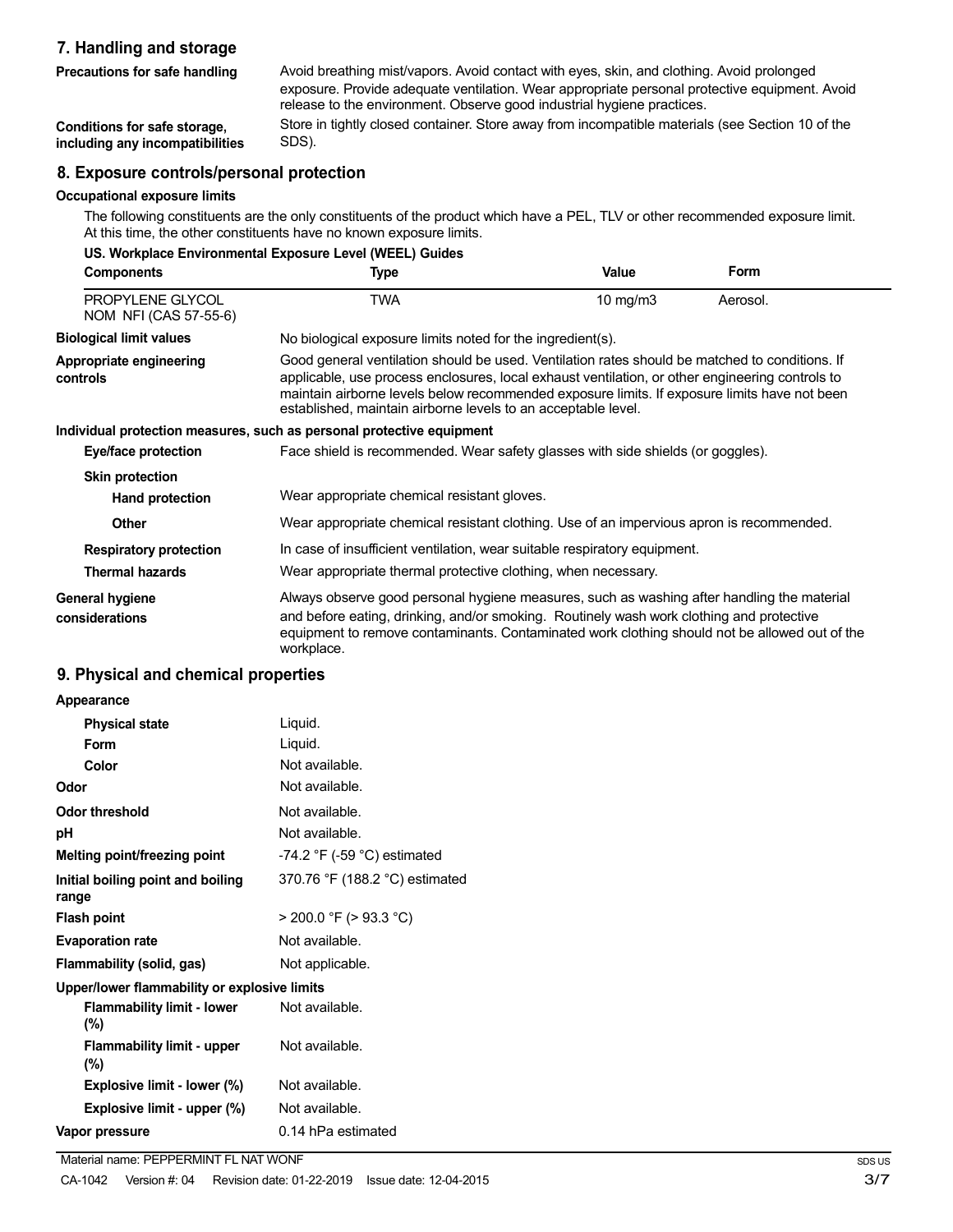| Vapor density                                                                      | Not available.                                                                                                                                                           |                     |  |
|------------------------------------------------------------------------------------|--------------------------------------------------------------------------------------------------------------------------------------------------------------------------|---------------------|--|
| <b>Relative density</b>                                                            | Not available.                                                                                                                                                           |                     |  |
| Solubility(ies)                                                                    |                                                                                                                                                                          |                     |  |
| Solubility (water)                                                                 | Not available.                                                                                                                                                           |                     |  |
| <b>Partition coefficient</b><br>(n-octanol/water)                                  | Not available.                                                                                                                                                           |                     |  |
| Auto-ignition temperature                                                          | 700 °F (371.11 °C) estimated                                                                                                                                             |                     |  |
| <b>Decomposition temperature</b>                                                   | Not available.                                                                                                                                                           |                     |  |
| <b>Viscosity</b>                                                                   | Not available.                                                                                                                                                           |                     |  |
| <b>Other information</b>                                                           |                                                                                                                                                                          |                     |  |
| <b>Density</b>                                                                     | 0.89 g/cm3 estimated                                                                                                                                                     |                     |  |
| <b>Explosive properties</b>                                                        | Not explosive.                                                                                                                                                           |                     |  |
| <b>Flammability class</b>                                                          | Combustible IIIB estimated                                                                                                                                               |                     |  |
| <b>Oxidizing properties</b>                                                        | Not oxidizing.                                                                                                                                                           |                     |  |
| <b>Refractive index</b>                                                            | 1.407 - 1.437                                                                                                                                                            |                     |  |
| <b>Specific gravity</b>                                                            | $1.02 - 1.05$                                                                                                                                                            |                     |  |
| 10. Stability and reactivity                                                       |                                                                                                                                                                          |                     |  |
| <b>Reactivity</b>                                                                  | The product is stable and non-reactive under normal conditions of use, storage and transport.                                                                            |                     |  |
| <b>Chemical stability</b>                                                          | Material is stable under normal conditions.                                                                                                                              |                     |  |
| <b>Possibility of hazardous</b><br>reactions                                       | No dangerous reaction known under conditions of normal use.                                                                                                              |                     |  |
| <b>Conditions to avoid</b>                                                         | Keep away from heat, hot surfaces, sparks, open flames and other ignition sources. Avoid<br>temperatures exceeding the flash point. Contact with incompatible materials. |                     |  |
| Incompatible materials                                                             | Strong oxidizing agents.                                                                                                                                                 |                     |  |
| Hazardous decomposition<br>products                                                | No hazardous decomposition products are known.                                                                                                                           |                     |  |
| 11. Toxicological information                                                      |                                                                                                                                                                          |                     |  |
| Information on likely routes of exposure                                           |                                                                                                                                                                          |                     |  |
| <b>Inhalation</b>                                                                  | Prolonged inhalation may be harmful.                                                                                                                                     |                     |  |
| <b>Skin contact</b>                                                                | May cause an allergic skin reaction.                                                                                                                                     |                     |  |
| Eye contact                                                                        | Direct contact with eyes may cause temporary irritation.                                                                                                                 |                     |  |
| Ingestion                                                                          | Expected to be a low ingestion hazard.                                                                                                                                   |                     |  |
| Symptoms related to the<br>physical, chemical and<br>toxicological characteristics | May cause an allergic skin reaction. Dermatitis. Rash.                                                                                                                   |                     |  |
| Information on toxicological effects                                               |                                                                                                                                                                          |                     |  |
| <b>Acute toxicity</b>                                                              |                                                                                                                                                                          |                     |  |
| <b>Components</b>                                                                  | <b>Species</b>                                                                                                                                                           | <b>Test Results</b> |  |
| MENTHOL CRYSTALS NAT NOP                                                           | #1120 (CAS 2216-51-5)                                                                                                                                                    |                     |  |
| <u>Acute</u>                                                                       |                                                                                                                                                                          |                     |  |
| Oral                                                                               |                                                                                                                                                                          |                     |  |
| LD50                                                                               | Rat                                                                                                                                                                      | 3300 mg/kg          |  |
| PEPPERMINT OIL 3X DIST IDAHO # 200 NOP (CAS 8006-90-4)                             |                                                                                                                                                                          |                     |  |
| <u>Acute</u>                                                                       |                                                                                                                                                                          |                     |  |
| Oral                                                                               |                                                                                                                                                                          |                     |  |

| <b>Components</b>                           | <b>Species</b>                                         | <b>Test Results</b>                                      |
|---------------------------------------------|--------------------------------------------------------|----------------------------------------------------------|
| MENTHOL CRYSTALS NAT NOP                    | #1120 (CAS 2216-51-5)                                  |                                                          |
| Acute                                       |                                                        |                                                          |
| Oral                                        |                                                        |                                                          |
| LD <sub>50</sub>                            | Rat                                                    | 3300 mg/kg                                               |
|                                             | PEPPERMINT OIL 3X DIST IDAHO # 200 NOP (CAS 8006-90-4) |                                                          |
| Acute                                       |                                                        |                                                          |
| Oral                                        |                                                        |                                                          |
| LD <sub>50</sub>                            | Rat                                                    | 2426 mg/kg                                               |
| <b>Skin corrosion/irritation</b>            |                                                        | Prolonged skin contact may cause temporary irritation.   |
| Serious eye damage/eye<br><i>irritation</i> |                                                        | Direct contact with eyes may cause temporary irritation. |
| Respiratory or skin sensitization           |                                                        |                                                          |
| <b>Respiratory sensitization</b>            | Not a respiratory sensitizer.                          |                                                          |
| _______.  __                                |                                                        |                                                          |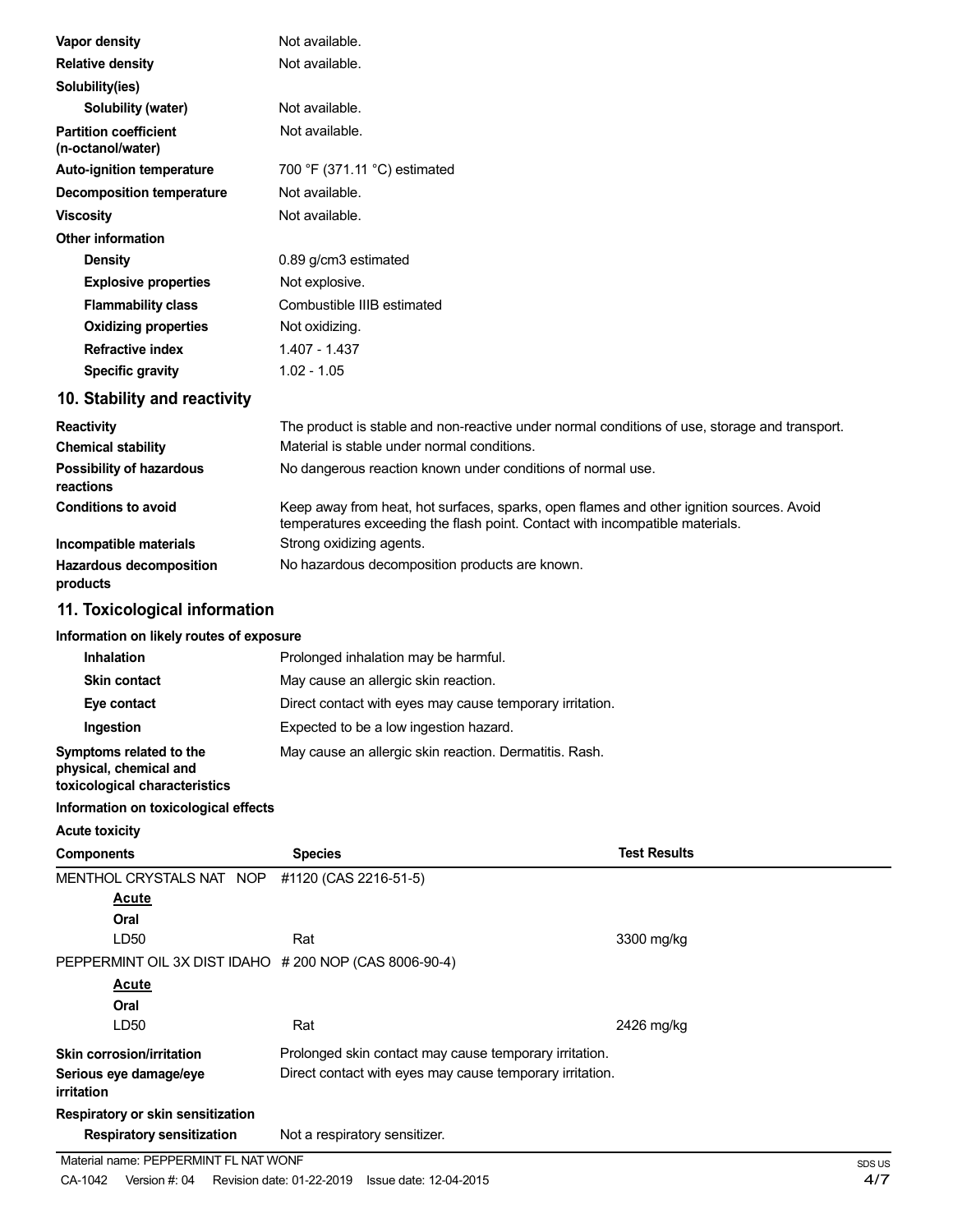| <b>Skin sensitization</b>                                                                              | May cause an allergic skin reaction.                                                                                                                                                                                                                                                                                                              |  |  |
|--------------------------------------------------------------------------------------------------------|---------------------------------------------------------------------------------------------------------------------------------------------------------------------------------------------------------------------------------------------------------------------------------------------------------------------------------------------------|--|--|
| Germ cell mutagenicity                                                                                 | No data available to indicate product or any components present at greater than 0.1% are<br>mutagenic or genotoxic.                                                                                                                                                                                                                               |  |  |
| Carcinogenicity                                                                                        | Not classifiable as to carcinogenicity to humans.                                                                                                                                                                                                                                                                                                 |  |  |
| IARC Monographs. Overall Evaluation of Carcinogenicity<br>Not listed.<br>Not regulated.<br>Not listed. | OSHA Specifically Regulated Substances (29 CFR 1910.1001-1052)<br>US. National Toxicology Program (NTP) Report on Carcinogens                                                                                                                                                                                                                     |  |  |
| <b>Reproductive toxicity</b>                                                                           | This product is not expected to cause reproductive or developmental effects.                                                                                                                                                                                                                                                                      |  |  |
| Specific target organ toxicity -<br>single exposure                                                    | Not classified.                                                                                                                                                                                                                                                                                                                                   |  |  |
| Specific target organ toxicity -<br>repeated exposure                                                  | Not classified.                                                                                                                                                                                                                                                                                                                                   |  |  |
| <b>Aspiration hazard</b>                                                                               | Not an aspiration hazard.                                                                                                                                                                                                                                                                                                                         |  |  |
| <b>Chronic effects</b>                                                                                 | Prolonged inhalation may be harmful.                                                                                                                                                                                                                                                                                                              |  |  |
| 12. Ecological information                                                                             |                                                                                                                                                                                                                                                                                                                                                   |  |  |
| <b>Ecotoxicity</b>                                                                                     | Harmful to aquatic life with long lasting effects.                                                                                                                                                                                                                                                                                                |  |  |
| Persistence and degradability                                                                          | No data is available on the degradability of any ingredients in the mixture.                                                                                                                                                                                                                                                                      |  |  |
| <b>Bioaccumulative potential</b>                                                                       |                                                                                                                                                                                                                                                                                                                                                   |  |  |
| Partition coefficient n-octanol / water (log Kow)<br>MENTHOL CRYSTALS NAT NOP<br>PROPYLENE GLYCOL      | 3.3<br>#1120<br>NOM NFI<br>$-0.92$                                                                                                                                                                                                                                                                                                                |  |  |
| <b>Mobility in soil</b>                                                                                | No data available.                                                                                                                                                                                                                                                                                                                                |  |  |
| Other adverse effects                                                                                  | No other adverse environmental effects (e.g. ozone depletion, photochemical ozone creation<br>potential, endocrine disruption, global warming potential) are expected from this component.                                                                                                                                                        |  |  |
| 13. Disposal considerations                                                                            |                                                                                                                                                                                                                                                                                                                                                   |  |  |
| <b>Disposal instructions</b>                                                                           | Collect and reclaim or dispose in sealed containers at licensed waste disposal site. Do not allow<br>this material to drain into sewers/water supplies. Do not contaminate ponds, waterways or ditches<br>with chemical or used container. Dispose of contents/container in accordance with<br>local/regional/national/international regulations. |  |  |
| <b>Local disposal regulations</b>                                                                      | Dispose in accordance with all applicable regulations.                                                                                                                                                                                                                                                                                            |  |  |
| Hazardous waste code                                                                                   | The waste code should be assigned in discussion between the user, the producer and the waste<br>disposal company.                                                                                                                                                                                                                                 |  |  |
| Waste from residues / unused<br>products                                                               | Dispose of in accordance with local regulations. Empty containers or liners may retain some<br>product residues. This material and its container must be disposed of in a safe manner (see:<br>Disposal instructions).                                                                                                                            |  |  |
| <b>Contaminated packaging</b>                                                                          | Since emptied containers may retain product residue, follow label warnings even after container is<br>emptied. Empty containers should be taken to an approved waste handling site for recycling or<br>disposal.                                                                                                                                  |  |  |
| 14. Transport information                                                                              |                                                                                                                                                                                                                                                                                                                                                   |  |  |
| <b>DOT</b>                                                                                             |                                                                                                                                                                                                                                                                                                                                                   |  |  |
| Not regulated as dangerous goods.                                                                      |                                                                                                                                                                                                                                                                                                                                                   |  |  |
| <b>IATA</b>                                                                                            |                                                                                                                                                                                                                                                                                                                                                   |  |  |
| Not regulated as dangerous goods.                                                                      |                                                                                                                                                                                                                                                                                                                                                   |  |  |
| <b>IMDG</b><br>Not regulated as dangerous goods.                                                       |                                                                                                                                                                                                                                                                                                                                                   |  |  |
| Transport in bulk according to<br>Annex II of MARPOL 73/78 and<br>the IBC Code                         | Not established.                                                                                                                                                                                                                                                                                                                                  |  |  |
| 15 Requisions information                                                                              |                                                                                                                                                                                                                                                                                                                                                   |  |  |

**15. Regulatory information**

**US federal regulations**

This product is a "Hazardous Chemical" as defined by the OSHA Hazard Communication Standard, 29 CFR 1910.1200.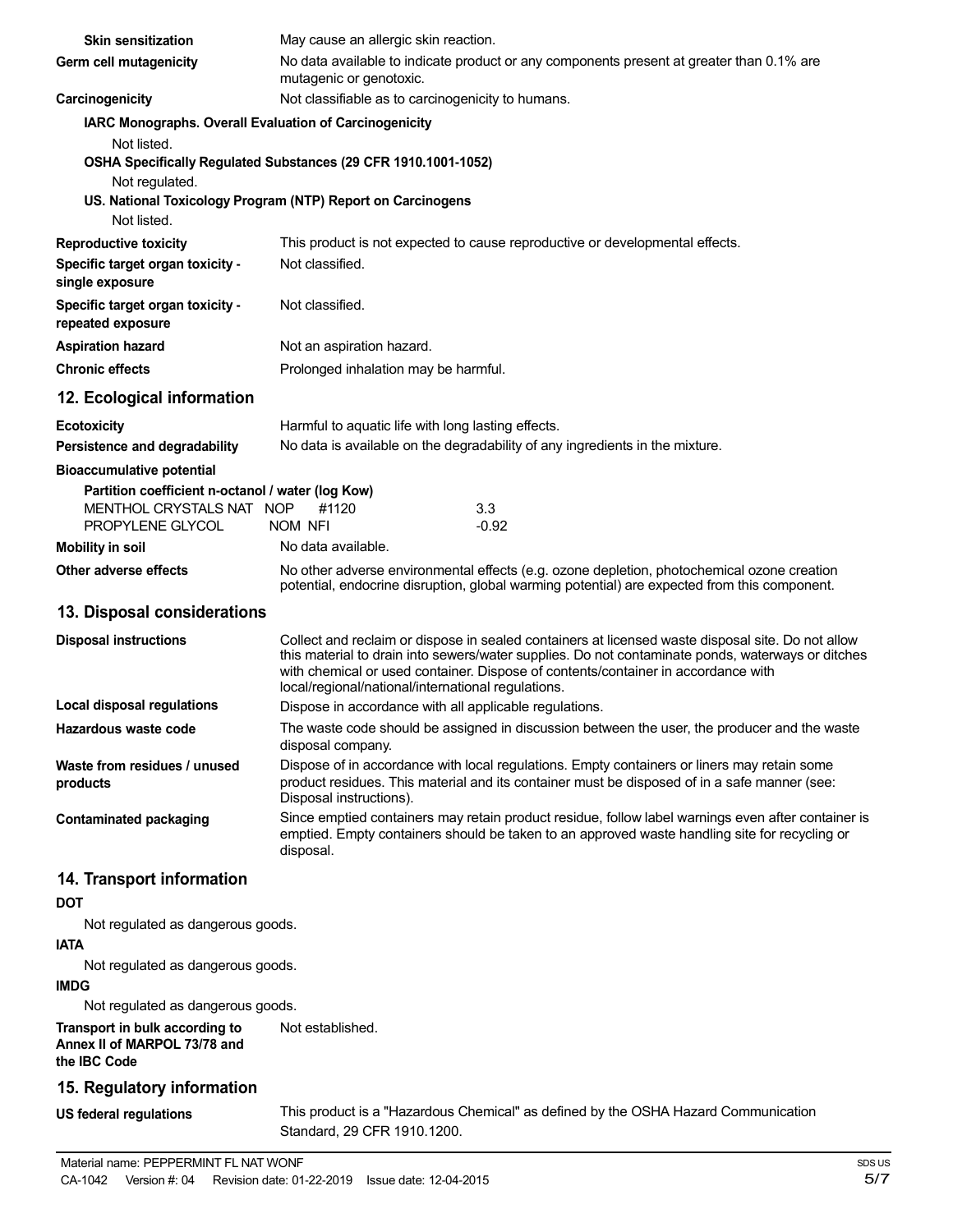| <b>Toxic Substances Control Act (TSCA)</b>                                                                                                                                                                                                              |
|---------------------------------------------------------------------------------------------------------------------------------------------------------------------------------------------------------------------------------------------------------|
| TSCA Section 12(b) Export Notification (40 CFR 707, Subpt. D)                                                                                                                                                                                           |
| Not regulated.                                                                                                                                                                                                                                          |
| CERCLA Hazardous Substance List (40 CFR 302.4)                                                                                                                                                                                                          |
| Not listed.                                                                                                                                                                                                                                             |
| <b>SARA 304 Emergency release notification</b>                                                                                                                                                                                                          |
| Not regulated.                                                                                                                                                                                                                                          |
| OSHA Specifically Regulated Substances (29 CFR 1910.1001-1052)                                                                                                                                                                                          |
| Not regulated.                                                                                                                                                                                                                                          |
| Superfund Amendments and Reauthorization Act of 1986 (SARA)                                                                                                                                                                                             |
| <b>SARA 302 Extremely hazardous substance</b>                                                                                                                                                                                                           |
| Not listed.                                                                                                                                                                                                                                             |
| No (Exempt)<br>SARA 311/312 Hazardous<br>chemical                                                                                                                                                                                                       |
| SARA 313 (TRI reporting)                                                                                                                                                                                                                                |
| Not regulated.                                                                                                                                                                                                                                          |
| <b>Other federal regulations</b>                                                                                                                                                                                                                        |
| Clean Air Act (CAA) Section 112 Hazardous Air Pollutants (HAPs) List                                                                                                                                                                                    |
| Not regulated.                                                                                                                                                                                                                                          |
| Clean Air Act (CAA) Section 112(r) Accidental Release Prevention (40 CFR 68.130)                                                                                                                                                                        |
| Not regulated.                                                                                                                                                                                                                                          |
| Not regulated.<br><b>Safe Drinking Water Act</b><br>(SDWA)                                                                                                                                                                                              |
| <b>US state regulations</b>                                                                                                                                                                                                                             |
| <b>California Proposition 65</b>                                                                                                                                                                                                                        |
| California Safe Drinking Water and Toxic Enforcement Act of 1986 (Proposition 65): This material<br>is not known to contain any chemicals currently listed as carcinogens or reproductive toxins. For<br>more information go to www.P65Warnings.ca.gov. |
| <b>International Inventories</b>                                                                                                                                                                                                                        |

| Country(s) or region        | Inventory name                                                            | On inventory (yes/no)* |
|-----------------------------|---------------------------------------------------------------------------|------------------------|
| Australia                   | Australian Inventory of Chemical Substances (AICS)                        | Yes                    |
| Canada                      | Domestic Substances List (DSL)                                            | Yes                    |
| Canada                      | Non-Domestic Substances List (NDSL)                                       | No                     |
| China                       | Inventory of Existing Chemical Substances in China (IECSC)                | Yes                    |
| Europe                      | European Inventory of Existing Commercial Chemical<br>Substances (EINECS) | No                     |
| Europe                      | European List of Notified Chemical Substances (ELINCS)                    | No                     |
| Japan                       | Inventory of Existing and New Chemical Substances (ENCS)                  | No                     |
| Korea                       | Existing Chemicals List (ECL)                                             | Yes                    |
| New Zealand                 | New Zealand Inventory                                                     | Yes                    |
| Philippines                 | Philippine Inventory of Chemicals and Chemical Substances<br>(PICCS)      | Yes                    |
| Taiwan                      | Taiwan Chemical Substance Inventory (TCSI)                                | No                     |
| United States & Puerto Rico | Toxic Substances Control Act (TSCA) Inventory                             | Yes                    |
|                             |                                                                           |                        |

\*A "Yes" indicates that all components of this product comply with the inventory requirements administered by the governing country(s) A "No" indicates that one or more components of the product are not listed or exempt from listing on the inventory administered by the governing country(s).

## **16. Other information, including date of preparation or last revision**

| <b>Issue date</b>    | 12-04-2015 |
|----------------------|------------|
| <b>Revision date</b> | 01-22-2019 |
| Version #            | 04         |